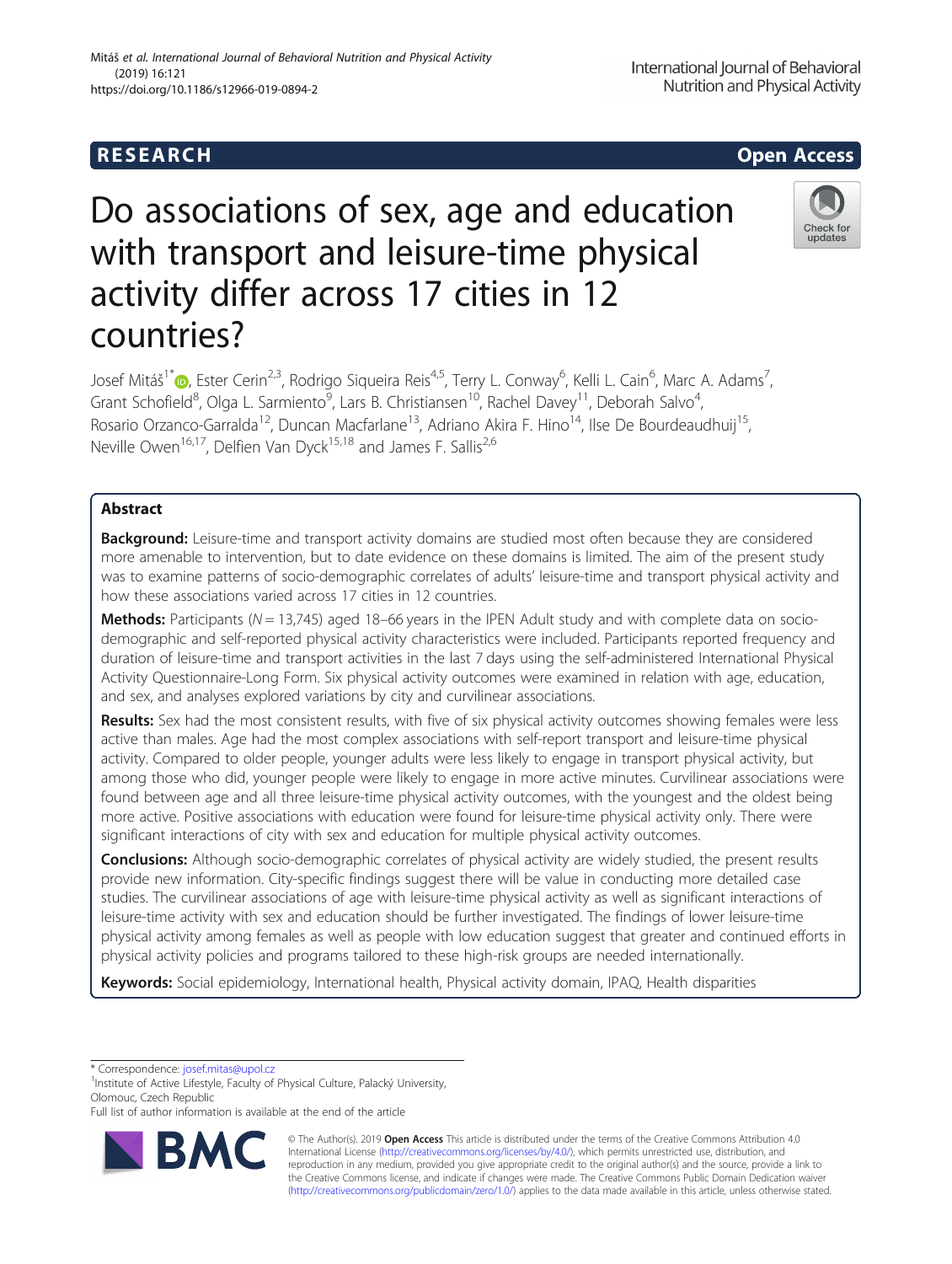## Background

Increasing physical activity (PA) has been identified by the United Nations [\[1](#page-10-0)] and World Health Organization [[2\]](#page-10-0) as one of four key strategies for reducing global epidemics of non-communicable diseases (NCDs). NCDs and low levels of PA are common among countries of low, medium, and high incomes [[3](#page-10-0)–[9\]](#page-10-0). Worldwide, physical inactivity is more prevalent among females and linearly increases with ageing populations [\[10](#page-11-0)]. Understanding the correlates and determinants of PA provides evidence that can be used to guide the development of interventions and policies targeted to benefit higher-risk groups [[11\]](#page-11-0). Relatively consistent correlates have been documented at individual (biological, psychological), social, and built environmental levels of influence [\[11](#page-11-0)]. Among the most widely studied correlates are sociodemographic variables of sex, age, and education [[11](#page-11-0), [12\]](#page-11-0), and these variables can be used to identify subgroups at highest risk for inactivity.

Correlates often differ by the domain of PA; i.e., leisure-time, transport, occupation, and household [[12](#page-11-0), [13\]](#page-11-0). Leisure-time and transport activity domains are studied most often because they are considered more amenable to intervention. Psychological and built environment correlates and determinants differ substantially by these two domains  $[11]$  $[11]$ , but less attention has been paid to differences in demographic correlates between these domains of PA. There has been little research examining variations in these associations across countries. Prior studies examined demographic correlates of overall PA  $[14]$  $[14]$ , walking  $[15]$  $[15]$  $[15]$ , and sitting  $[16]$  $[16]$ , but to date evidence on domain-specific leisure-time and transport activity is limited to national studies or comparisons between populations from high-income countries.

The International Physical Activity and Environment Network (IPEN) Adult study was the first opportunity to examine relationships between demographic correlates and domain-specific activities of adults across diverse countries. IPEN was a multi-country cross-sectional epidemiologic study using a common design and comparable methods [[17\]](#page-11-0). The data from both middle- and high-income countries allowed enhanced analyses of the domain-specific correlates of physical activity internationally. The aim of the present study was to examine patterns of socio-demographic correlates of adults' leisure-time and transport physical activity and how these associations varied across diverse countries.

## Methods

## Study design

IPEN participants were recruited from 17 cities across 12 countries: Australia (Adelaide, AU), Belgium (Ghent, BE), Brazil (Curitiba, BR), Colombia (Bogota, CO), Czech Republic (Olomouc and Hradec Králové, CZ), Denmark

(Aarhus, DK), Hong Kong/China (HK), Mexico (Cuernavaca, MX), New Zealand (North Shore, Waitakere, Wellington, and Christchurch, NZ), Spain (Pamplona, ES), the United Kingdom (Stoke-on-Trent, UK), and the United States of America (Seattle/King County, Washington and Baltimore, Maryland region, US). The IPEN Adult study was designed to maximize variability in neighborhood environmental attributes related to walking and socioeconomic status (SES) by recruiting participants from neighborhoods stratified a priori for high/ low walkability and high/low SES [\[17\]](#page-11-0).

Using objective geographical information systems (GIS) data, a walkability index  $[18]$  $[18]$  was used to stratify neighborhood areas, except in Spain where neighborhoods were stratified based on their construction date (a proxy measure of walkability). The smallest administrative or census unit that represented a neighborhoodlevel geographic sector was selected for the development of the walkability measures. Administrative units were ranked into deciles based on the normalized walkability index and on neighborhood-level SES data drawn from the census (e.g., household income, education attainment, or an index) in each city. The walkability index and census-based SES scores were crossed to produce four neighborhood quadrants: high walkable / high SES; high walkable / low SES; low walkable / high SES; and low walkable / low SES. The details for each country can be found elsewhere [[17\]](#page-11-0).

## Participant recruitment

Households in the selected neighborhoods were identified using databases from commercial and government sources in most cities. In each selected household, an adult was invited to complete a survey and wear an accelerometer, with study dates ranging from 2002 to 2011. More information on participant recruitment can be found elsewhere [[17](#page-11-0)]. Each country obtained ethical approval from their local institutional review boards, and all participants provided informed consent.

### **Participants**

The entire IPEN Adult study consisted of 14,222 adults aged 18–66 years. The current study examined data from 13,745 participants from 17 study cities across 12 countries with complete data on socio-demographic and selfreported PA characteristics.

## Measures

#### Socio-demographic characteristics

Self-reported socio-demographic variables included age, sex, education, working status, and marital status. Years of education were categorized into 'less than high school', 'high school graduate' and 'college degree or more'. Working status was recoded as working or not,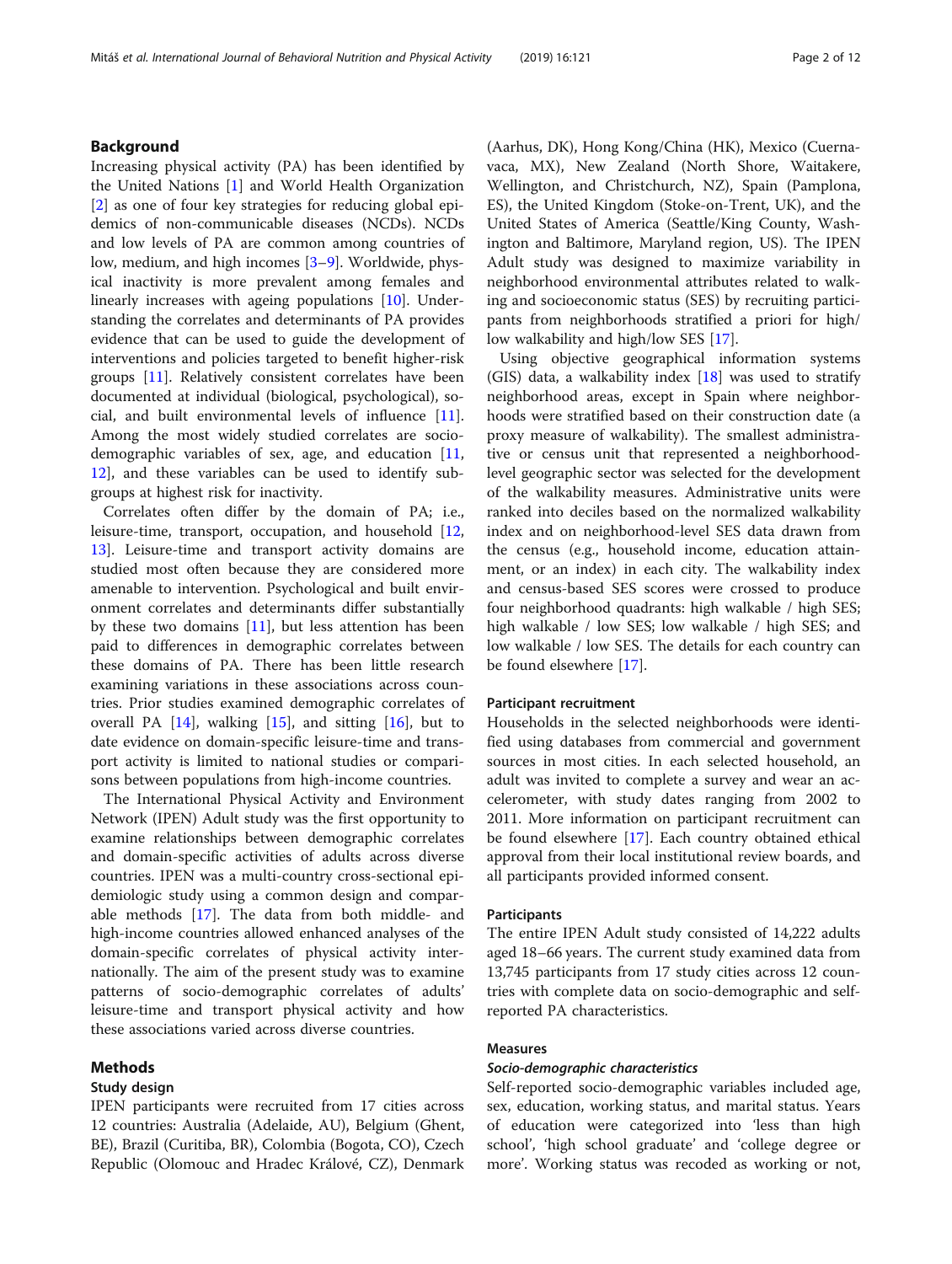and marital status was dichotomized into living as a couple versus not.

#### Physical activity

This study employed the self-administered International Physical Activity Questionnaire-Long Form (IPAQ-LF), which was a validated measure designed for international use [[14](#page-11-0), [19](#page-11-0)]. The IPAQ-LF collected data on reported frequency and duration (bouts of at least 10 min) of moderate and vigorous activities for each domain (occupation, transport, household, and leisure-time) over the last seven days. For present analyses, only summary scores for leisure-time and transport activity were used because not all countries collected data on occupation and household PA. Three outcomes for each domain were calculated to reflect some of the complexity of PA patterns. First, engaging ≥10 min/week in the PA domain with a binary outcome (no vs. yes) identified people who reported any PA in the domain. Second, duration of PA in the domain (only including respondents with nonzero minutes of PA) provided a continuous measure of PA in each domain. Third, engaging in ≥150 min/week of PA in the domain was a binary outcome that identified participants who engaged in a substantial amount of PA, sufficient to achieve the recommended weekly amount in a single domain of PA.

#### Data analytic plan

Descriptive statistics (relative frequencies, means, standard deviations and percentages of missing values) were computed for all variables for the whole sample and by city. Associations of age, educational attainment and sex with PA outcomes, and the moderating effects of city, were estimated using generalized additive mixed models (GAMMs) [[20\]](#page-11-0); accounting for clustering effects at the administrative unit level [\[21\]](#page-11-0). GAMMs with binomial variance and logit link functions were used for the binary outcomes (e.g., not engaging vs. engaging in  $\geq 150$ min/week of leisure-time PA), while GAMMs with Gamma variance and logarithmic link functions were used for the two continuous PA outcomes (to account for the fact that the outcome could only assume positive values and residuals were positively skewed). Each measure of weekly minutes of PA was operationalized as a binary (engagement in ≥10 min/week of PA) and a continuous variable (non-zero min/week of PA) because preliminary analyses indicated that the number of zero values was significantly greater than that expected under a Gamma distribution. The reported exponential function of the regression coefficients of the GAMMs for binary outcomes represent odds ratios, while those of the GAMMs for continuous outcomes represent the proportional increase in non-zero weekly minutes of PA associated with 1 unit increase in the predictor.

Main-effect GAMMs estimated the relationships of age, sex, and educational attainment with the PA outcomes, adjusting for city, other socio-demographic factors (employment and marital status), and the design variables, administrative-unit-level socio-economic status and walkability. Fully-adjusted (all variables entered) GAMMs were estimated. For all main effects, a twotailed probability level of 0.05 was adopted. Curvilinear associations of age with PA outcomes were estimated using non-parametric thin-plate splines in GAMMs [\[20](#page-11-0)]. Smooth terms failing to provide sufficient evidence of a curvilinear relationship (based on a 10-unit difference in Akaike Information Criterion; AIC) were replaced by simpler linear terms [\[20](#page-11-0)]. Separate GAMMs were run to estimate city by socio-demographic factor (age, educational attainment, and sex) interaction effects. This was done by adding two-way interaction terms to the main effect models. In the presence of curvilinear relationships (e.g., when examining the moderating effects of city on age-PA relationships), the significance of an interaction effect was evaluated by comparing AIC values of models with and without a specific interaction term(s). In such case, an interaction effect was deemed significant if it yielded an AIC 10 or more units smaller than the main effect model, indicating no support for the simpler model [[22\]](#page-11-0). For city by categorical sociodemographic factor interaction effects and in the presence of a linear relationship between age and a PA variable, the significance of the specific interaction effect was determined using F-tests comparing the fit of the models with and without the interaction terms. A twotailed significance level of 0.05 was adopted for these analyses. Significant interaction effects were probed by computing city-specific associations using linear combinations of regression coefficients based on the pooled data. Given that fewer than 5% of cases (3.72%;  $n = 512$ ) had missing data, data analyses were performed on complete cases [\[22\]](#page-11-0). All analyses were conducted in R version 3.2.1 [[23](#page-11-0)] using the packages 'car' version 2.0.26 [[24\]](#page-11-0), 'mgcv' version 1.8.7, and 'gamm4' version 0.2.3 [[20\]](#page-11-0), and 'gmodels' version 2.16.2 [\[25\]](#page-11-0).

## Results

Among the 13,745 participants, the average age was 42 years old, and nearly half were males (43%) and had a college degree or higher (44%). The majority of the pooled sample reported working (74%), living with a partner (59%), and participating in any transport (76%) or leisure-time PA (71%). Study site was associated with transport and leisure-time PA. Overall, 41% of participants accumulated > 150 min/week of transport PA, ranging from 16% in Waitakere (NZ) to 65% in Aarhus. Overall, 45% of participants accumulated  $\geq 150$  min/ week of leisure-time PA, ranging from 29% in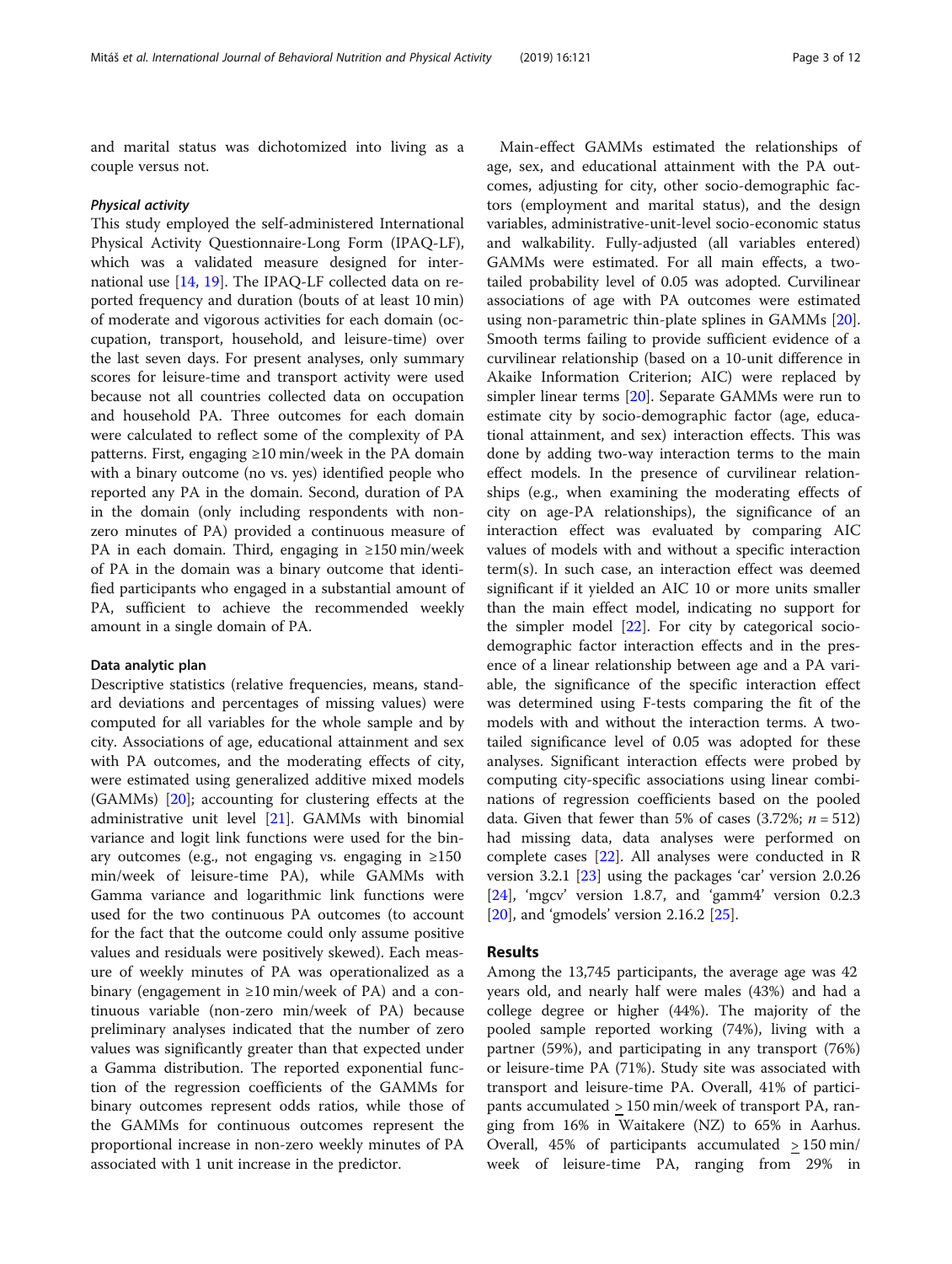Cuernavaca (MX) to 72% in Aarhus (DK). All descriptive characteristics by cities are shown in Table 1.

## Associations of age, educational attainment, and sex with physical activity – main effects

Age was significantly but complexly associated with all PA outcomes  $(p < 0.01)$  $(p < 0.01)$  $(p < 0.01)$  (Table [2](#page-6-0); Figs. 1 and 2), with the exception of a non-significant association for engaging in ≥150 min/week of transport PA. A linear negative association was observed with the odds of engaging in ≥10

min/week of transport PA (OR = 0.991; 95% CI: 0.987, 0.994; see Table [2\)](#page-4-0), but a positive association was found with non-zero weekly minutes of transport PA in those adults ( $n = 10,166$ ) who reported engaging in this domain of PA.

In contrast to transport PA, age was non-linearly related to the odds of engaging in ≥10 min/week of leisure-time PA (Fig. [1](#page-5-0) panels A). An inverted-U relationship was observed between age and non-zero weekly minutes of leisure-time PA in those who reported

Table 1 Overall and site-specific sample characteristics: socio-demographics and physical activity (PA) outcomes

|                                                                                 | ALL          | AU           | BE           | <b>BR</b>    | CO           | CZ           |              | DK<br><b>HK</b> |              | <b>MX</b>    | NΖ           |              |              | ES           | UK           | US           |              |              |
|---------------------------------------------------------------------------------|--------------|--------------|--------------|--------------|--------------|--------------|--------------|-----------------|--------------|--------------|--------------|--------------|--------------|--------------|--------------|--------------|--------------|--------------|
|                                                                                 | <b>SITES</b> |              |              |              |              | City<br>A    | City<br>B    |                 |              |              | City<br>C    | City<br>D    | City<br>E    | City<br>F    |              |              | City<br>G    | City<br>H    |
| Overall $N1$                                                                    | 13,<br>745   | 2650         | 1166         | 697          | 963          | 330          | 167          | 642             | 495          | 677          | 511          | 512          | 496          | 495          | 904          | 843          | 1287         | 912          |
| Mean age (SD)<br>missing: 1.5%                                                  | 42<br>(12.8) | 44<br>(12.3) | 43<br>(12.6) | 41<br>(13.2) | 40<br>(13.7) | 38<br>(14.7) | 34<br>(13.1) | 39<br>(13.9)    | 43<br>(11.7) | 42<br>(12.6) | 41<br>(11.8) | 41<br>(11.8) | 39<br>(12.6) | 42<br>(12.6) | 39<br>(14.2) | 43<br>(13.3) | 44<br>(11.0) | 47<br>(10.7) |
| Sex, % men<br>missing: $0.3\%$                                                  | 43           | 36           | 48           | 47           | 36           | 37           | 40           | 43              | 41           | 45           | 36           | 39           | 49           | 44           | 45           | 44           | 55           | 48           |
| Education, %<br>missing: 1.2%                                                   |              |              |              |              |              |              |              |                 |              |              |              |              |              |              |              |              |              |              |
| Less than HS                                                                    | 17           | 24           | 4            | 29           | 36           | 22           | 17           | 8               | 37           | 43           | 4            | 5            | 1            | 11           | 7            | 34           |              | 2            |
| HS graduate                                                                     | 38           | 30           | 35           | 32           | 42           | 46           | 57           | 44              | 23           | 29           | 58           | 64           | 47           | 57           | 35           | 52           | 36           | 30           |
| College or more                                                                 | 44           | 46           | 61           | 39           | 22           | 32           | 26           | 48              | 40           | 28           | 38           | 31           | 52           | 32           | 58           | 14           | 63           | 68           |
| Work status, %<br>working missing:<br>0.3%                                      | 74           | 71           | 80           | 78           | 58           | 77           | 84           | 75              | 66           | 72           | 78           | 84           | 87           | 80           | 72           | 64           | 81           | 83           |
| Marital status,<br>%couple missing:<br>1.2%                                     | 59           | 57           | 73           | 58           | 53           | 58           | 47           | 65              | 58           | 65           | 70           | 74           | 57           | 55           | 53           | 45           | 63           | 60           |
| Any $> 10$ min/week<br>transport-related PA,<br>% missing: 0.4%                 | 76           | 76           | 72           | 79           | 91           | 84           | 87           | 86              | 79           | 90           | 66           | 64           | 86           | 61           | 89           | 65           | 69           | 68           |
| Any $> 10$ min/week<br>leisure-time PA, %<br>missing: $0.5%$                    | 71           | 70           | 74           | 55           | 55           | 76           | 78           | 90              | 68           | 52           | 71           | 74           | 84           | 67           | 86           | 57           | 80           | 73           |
| Non-zero mean min/<br>week transport-<br>related $PA^2$ (SD)<br>$n = 10,510$    | 283<br>(365) | 273<br>(358) | 199<br>(211) | 207<br>(304) | 338<br>(424) | 486<br>(499) | 424<br>(457) | 364<br>(407)    | 308<br>(328) | 336<br>(485) | 144<br>(204) | 148<br>(251) | 229<br>(256) | 172<br>(227) | 369<br>(363) | 333<br>(423) | 266<br>(374) | 259<br>(315) |
| Non-zero mean min/<br>week leisure-time<br>PA <sup>2</sup><br>$n = 9734$        | 312<br>(322) | 294<br>(313) | 239<br>(250) | 245<br>(257) | 301<br>(333) | 428<br>(356) | 473<br>(421) | 462<br>(408)    | 267<br>(290) | 277<br>(276) | 240<br>(249) | 221<br>(233) | 322<br>(305) | 249<br>(221) | 437<br>(398) | 348<br>(351) | 307<br>(301) | 295<br>(307) |
| Transport-related PA,<br>% accumulating $\geq$<br>150 min/week<br>missing: 0.4% | 41           | 39           | 35           | 30           | 54           | 65           | 60           | 59              | 51           | 45           | 21           | 16           | 45           | 22           | 63           | 35           | 35           | 35           |
| Leisure-time PA, %<br>$accumulating \geq 150$<br>min/week<br>missing: $0.5%$    | 45           | 43           | 42           | 32           | 32           | 59           | 59           | 72              | 38           | 29           | 40           | 38           | 56           | 41           | 66           | 38           | 52           | 45           |

<sup>1</sup> N for some variables is reduced due to missing data. City A: Olomouc, B: Hradec Králové, C: North Shore, D: Waitakere, E: Wellington, F: Christchurch, G: Seattle, H: Baltimore

 $^{2}$  1% top values truncated to the maximal value of 99% of the sample (for transport-related PA: 2100 min/week; for leisure-time PA: 1680 min/week); n = number of participants with non-zero values of a specific PA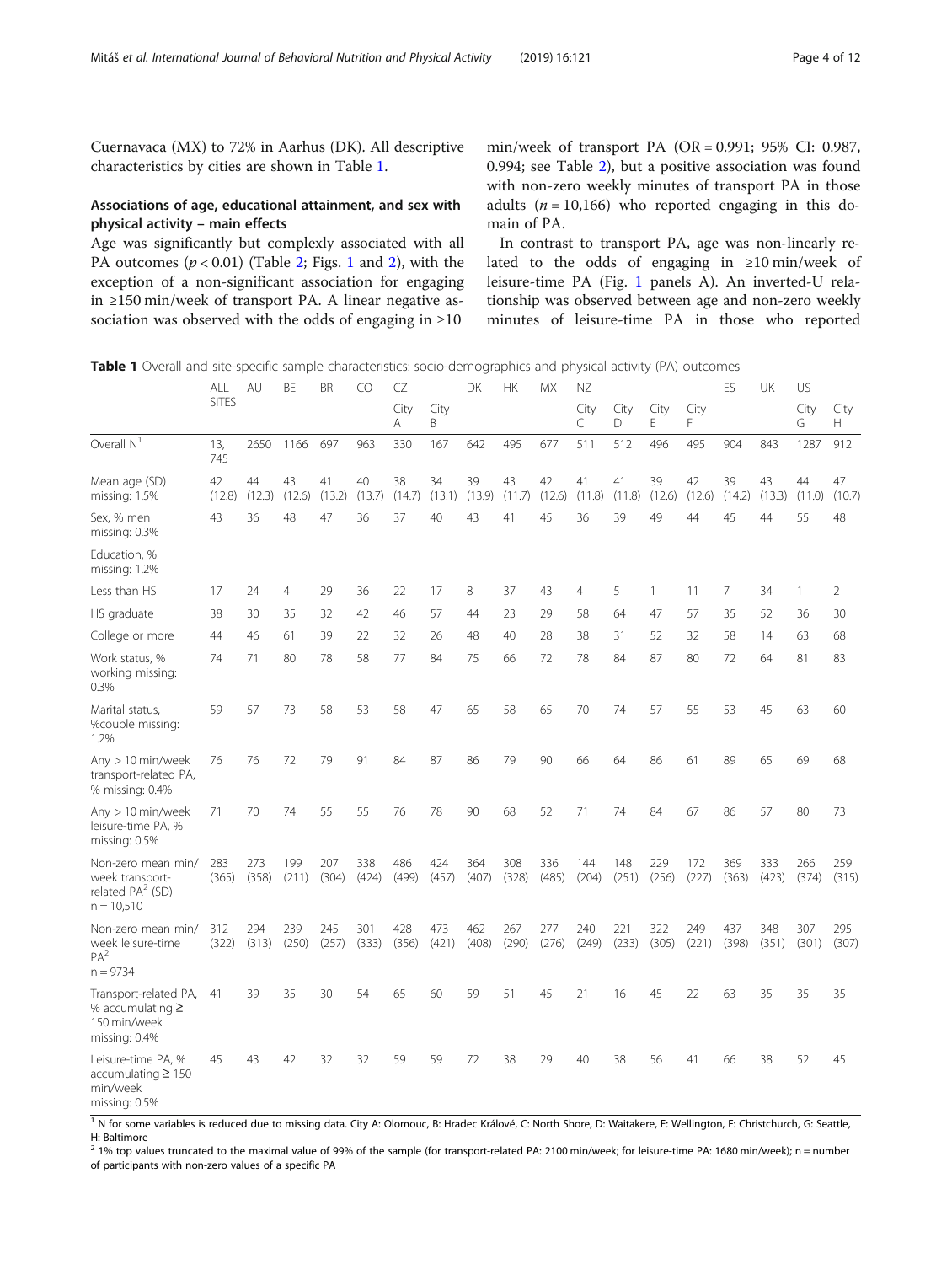| PA outcome                                                     | n      | Age                                             | Educational attainment<br>(reference: < high school graduate) | Sex<br>(reference: male)    |                          |  |
|----------------------------------------------------------------|--------|-------------------------------------------------|---------------------------------------------------------------|-----------------------------|--------------------------|--|
|                                                                |        |                                                 | High school graduate or some<br>college                       | College degree or<br>higher | Female                   |  |
|                                                                |        | $e^{b}$ $(e^{95\%}$ Cl                          | $e^{b}$ ( $e^{95\%}$ Cl)                                      | $e^{b}$ ( $e^{95\%}$ Cl)    | $e^{b}$ ( $e^{95\%}$ Cl) |  |
| Transport-related PA (no significant curvilinear associations) |        |                                                 |                                                               |                             |                          |  |
| Yes, ≥10 min/week <sup>a</sup>                                 | 13,233 |                                                 | $F(2, 13.208) = 7.42***$                                      |                             |                          |  |
| linear:                                                        |        | 0.991 (0.987, 0.994)***                         | 0.95(0.83, 1.09)                                              | 1.15(1.00, 1.33)            | 1.02(0.94, 1.11)         |  |
| Non-zero min/week b                                            | 10,166 |                                                 | $F(2, 10, 141) = 9.24***$                                     |                             |                          |  |
| linear:                                                        |        | $1.003$ (1.001, 1.004)**                        | 1.00(0.94, 1.06)                                              | $0.89(0.84, 0.95)$ **       | $0.87$ (0.84, 0.91)***   |  |
| Yes, ≥150 min/week <sup>a</sup>                                | 13,233 |                                                 | $F(2, 13,208) = 0.23$                                         |                             |                          |  |
| linear:                                                        |        | 1.001 (0.998, 1.004)                            | 1.04(0.93, 1.17)                                              | 1.02(0.91, 1.16)            | $0.90$ (0.84, 0.98)**    |  |
| Leisure-time PA                                                |        |                                                 |                                                               |                             |                          |  |
| Yes, ≥10 min/week <sup>a</sup>                                 | 13,233 |                                                 | $F(2, 13,209) = 146.32***$                                    |                             |                          |  |
| linear:                                                        |        | 0.750(0.549, 1.025)                             | $1.51$ (1.35, 1.70)***                                        | $2.16$ (1.90, 2.45)***      | $0.90$ (0.83, 0.97)**    |  |
| curvilinear (smooth term)<br>$\overline{C}$ .                  |        | $\chi^2(3.94) = 46.96***$<br>(see Fig. 1a)      |                                                               |                             |                          |  |
| Non-zero min/week b                                            | 9427   |                                                 | $F(2, 9403) = 3.84*$                                          |                             |                          |  |
| linear:                                                        |        | 1.025 (0.854, 1.231)                            | 1.02 (0.96, 1.09)                                             | 0.95(0.89, 1.02)            | $0.87$ (0.84, 0.91)***   |  |
| curvilinear (smooth term)<br>$\overline{\cdot}$ .              |        | $F(3.68, 9399.30) = 5.42***$ -<br>(see Fig. 1b) |                                                               |                             |                          |  |
| Yes, ≥150 min/week <sup>a</sup>                                | 13,233 |                                                 | $F(2, 13,209) = 81.11***$                                     |                             |                          |  |
| linear:                                                        |        | $0.889$ (0.697, 1.134)                          | $1.43(1.27, 1.61)$ ***                                        | $1.75$ (1.55, 1.98)***      | $0.87$ (0.81, 0.94)***   |  |
| curvilinear (smooth term)<br>C.                                |        | $\chi^2(3.53) = 18.56***$<br>(see Fig. $2$ )    |                                                               |                             |                          |  |

<span id="page-4-0"></span>

| Table 2 Associations of age, educational attainment and sex with physical activity (PA) outcomes: Main effects for entire sample |  |  |
|----------------------------------------------------------------------------------------------------------------------------------|--|--|
|----------------------------------------------------------------------------------------------------------------------------------|--|--|

95% CI = 95% confidence interval; exp.(b) exponential function of regression coefficient; exp.(95% CI) = exponential function of confidence interval; n = sample size  $^a$  Generalized additive mixed model (GAMM) with binom

<sup>b</sup> GAMM with Gamma variance and logarithmic link functions, for which exp.(b) is interpreted as the proportional increase in PA associated with a 1 unit increase in the predictor

<sup>c</sup> The approximate statistical significance of the smooth term is based on chi-squared ( $\chi^2$ ) and F-ratio statistic for GAMMs with binomial and Gamma variance function, respectively. All models adjusted for city, working status, marital status, administrative-unit-level socio-economic status and walkability

\* p-value ranging from  $\leq 0.05$  to  $> 0.01$ ; \*\* p-value ranging from  $\leq 0.01$  to  $> 0.001$ ; \*\*\* p  $\leq 0.001$ 

engaging in this type of activity ( $n = 9427$ ), with the average amount of leisure-time PA decreasing from ~ 320 to  $\sim$  280 min/week from 18 to 35 years of age and then steadily increasing (Fig. [1;](#page-5-0) panel B). The dose-response relationship between age and the odds of engaging in ≥150 min/week of leisure-time PA was similar in shape to that for the odds of engaging in ≥10 min/week of leisure-time PA (Fig. [2](#page-6-0)).

Those with a college degree were significantly more likely to engage in any transport PA than those who completed high school or had some college education (OR = 1.214; 95% CI: 1.099, 1.342;  $p < 0.001$ ). In contrast, educational attainment was negatively related to nonzero weekly minutes of transport PA. Specifically, those with a college degree reported 11% (95% CI: 5, 16%) fewer minutes than those with less education (Table 2). Overall, educational attainment was positively related to the odds of engaging in  $\geq 10$  and  $\geq 150$  min/week of leisure-time PA (Table 2). However, among participants who engaged in leisure-time PA, those with high school

education tended to accumulate more non-zero weekly minutes of leisure-time PA than those with a college or higher degree ( $e^{b} = 1.067$ ;  $e^{95\% \text{ CI}}$ : 1.019, 1.117;  $p = 0.005$ ).

Sex showed a significant association with all PA outcomes with the exception of ≥10 min/week of transport PA (Table 2). For both domains, females were less likely to engage in PA and reported fewer non-zero minutes of activity compared to males.

## Moderating effects of city on associations of age, educational attainment, and sex with physical activity outcomes

City moderated associations of age with four out of six PA outcomes (Table [3\)](#page-7-0). Specifically, age was significantly negatively related to the odds of engaging in ≥10 min/ week of transport PA in nine cities and positively related in three cities, while no significant associations were found in the remaining five cities (Table [3](#page-7-0)). Age was positively related to non-zero weekly minutes of transport PA (in those who reported at least 10 min of this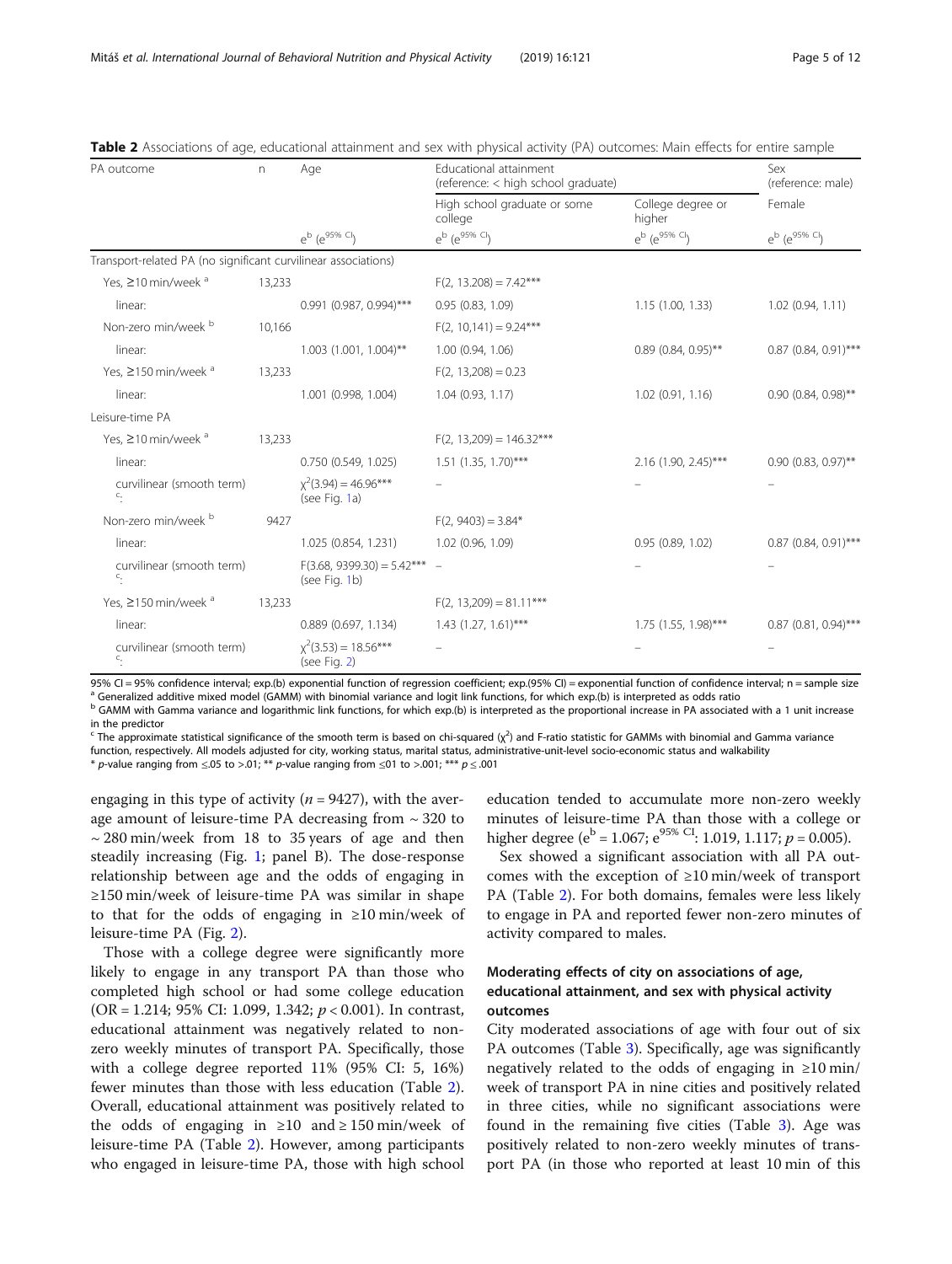<span id="page-5-0"></span>

type of PA) in Ghent (BE), Olomouc (CZ), Aarhus (DK) and Pamplona (ES), and age was non-significantly related in other cities. Age was significantly negatively related to the odds of engaging in ≥150 min/week of transport PA only in Wellington (NZ) and positively related in Hong Kong and Pamplona (ES). Negative associations of age with the odds of engaging in ≥10 min/week of leisure-time PA were found in eight cities, while only Pamplona (ES) showed a weak positive association (Table [3\)](#page-7-0).

City moderated associations of educational attainment and non-zero minutes of leisure-time PA only (Table [4](#page-8-0)). Negative associations were found in Aarhus (DK), Hong Kong, and Pamplona (ES), while positive associations were observed in Bogota (CO), Cuernavaca (MX), and Waitakere (NZ) (Table [4](#page-8-0)).

City moderated associations of sex with three PA outcomes; engagement in ≥10 min/week of leisure-time PA and non-zero weekly minutes of transport and leisuretime PA (Table [5\)](#page-9-0). Females were more likely than males to engage in ≥10 min/week of leisure-time PA in Ghent (BE) and Aarhus (DK), and females were less likely to do so in Adelaide (AU) and Bogota (CO). On average, compared to males, females accumulated fewer non-zero weekly minutes of leisure-time PA in four out of 17 cities and fewer non-zero weekly minutes of transport PA in five cities (Table [5\)](#page-9-0).

## Discussion

These detailed international analyses present a more complex pattern of socio-demographic associations with PA for transport and leisure purposes than is apparent in the large literature on this topic that was mainly from single countries [\[26](#page-11-0)–[29\]](#page-11-0). Table [6](#page-9-0) provides a simplified summary of the main effects and demographic-by-city interactions across outcomes, to assist in interpretation. In the IPEN Adult study age had the most complex associations with self-report transport and leisure-time PA. Older people in the sample were less likely to report any use of transport PA, but they reported more total minutes if they used transport PA. Perhaps this pattern reflects that older people were more likely to have cars, but those who did not have cars were more dependent on walking and bicycling. Studies of transport PA by age are rare, so the present results add new information that needs to be replicated.

Negative associations of age with leisure-time or total PA are among the most consistent correlates in studies of adults  $[11, 12]$  $[11, 12]$  $[11, 12]$  $[11, 12]$ . Thus, it was surprising that the only simple negative linear main effect was for the odds of engaging in ≥10 min/week of transport PA. Unlike prior studies, we evaluated non-linear associations and found all three age associations with leisure-time PA measures were significantly non-linear. Present results also differed from previous global status report analyses [\[10](#page-11-0)]. Thus, we encourage other investigators to explore nonlinear associations in their data. A possible environmental explanation is that different age groups prioritize different factors in selecting places to live, perhaps with younger adults choosing neighborhoods in suburban areas perceived as safer for children but that have fewer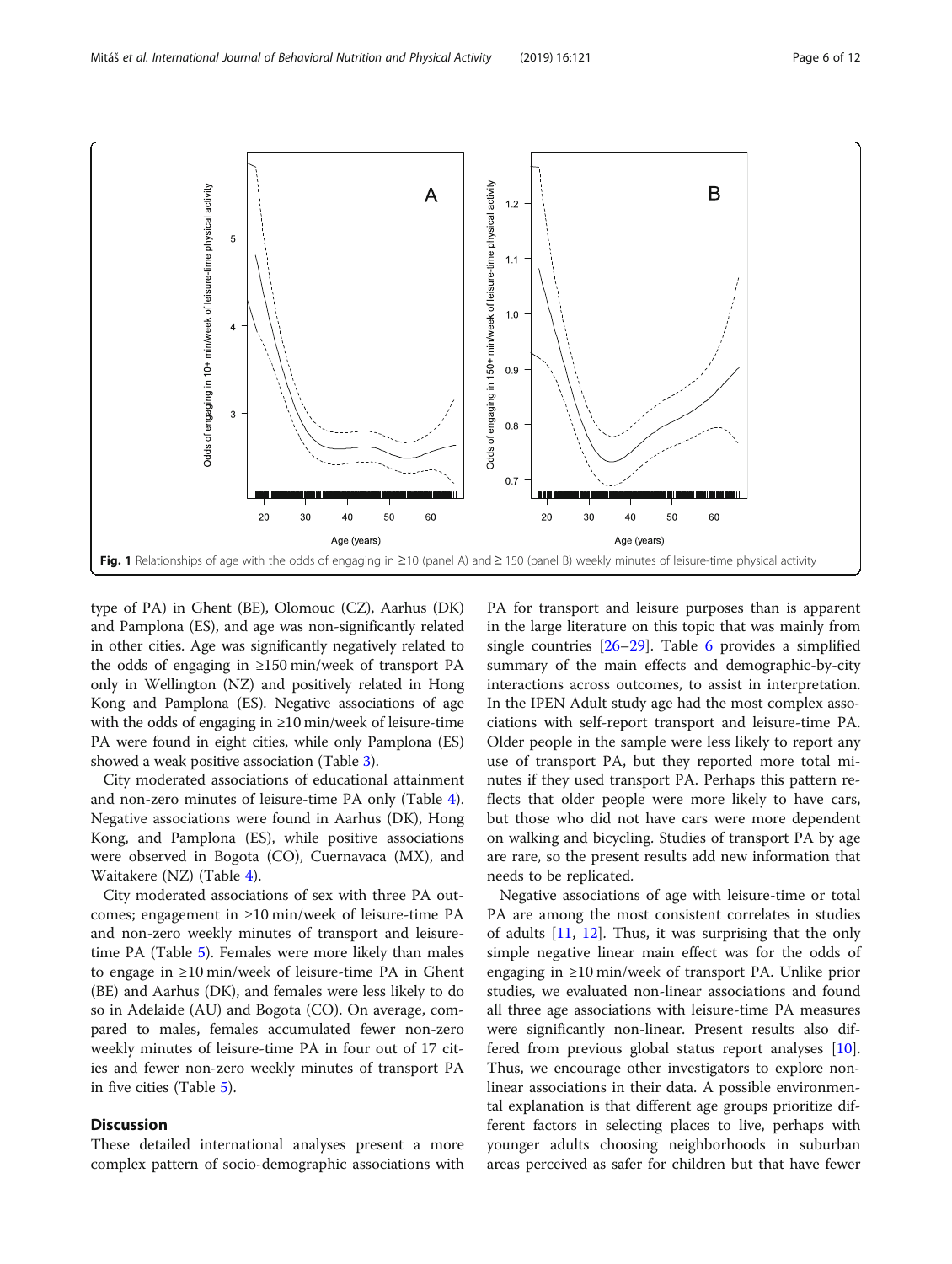recreational facilities for adults. Older adults may prefer more walkable neighborhoods where they can access recreation and community centers where they could socialize with neighbors more easily [\[30\]](#page-11-0). Life stage may also explain the curvilinear associations with younger adults reducing leisure time activities to spend more time building their careers and raising children. As children leave home and careers are more stable, perhaps middleaged people are able to spend more time in leisure PA.

Interactions of age and city were significant for three transport and one leisure-time PA outcomes. For ≥10 min/week of both transport and leisure-time PA, over

<span id="page-6-0"></span>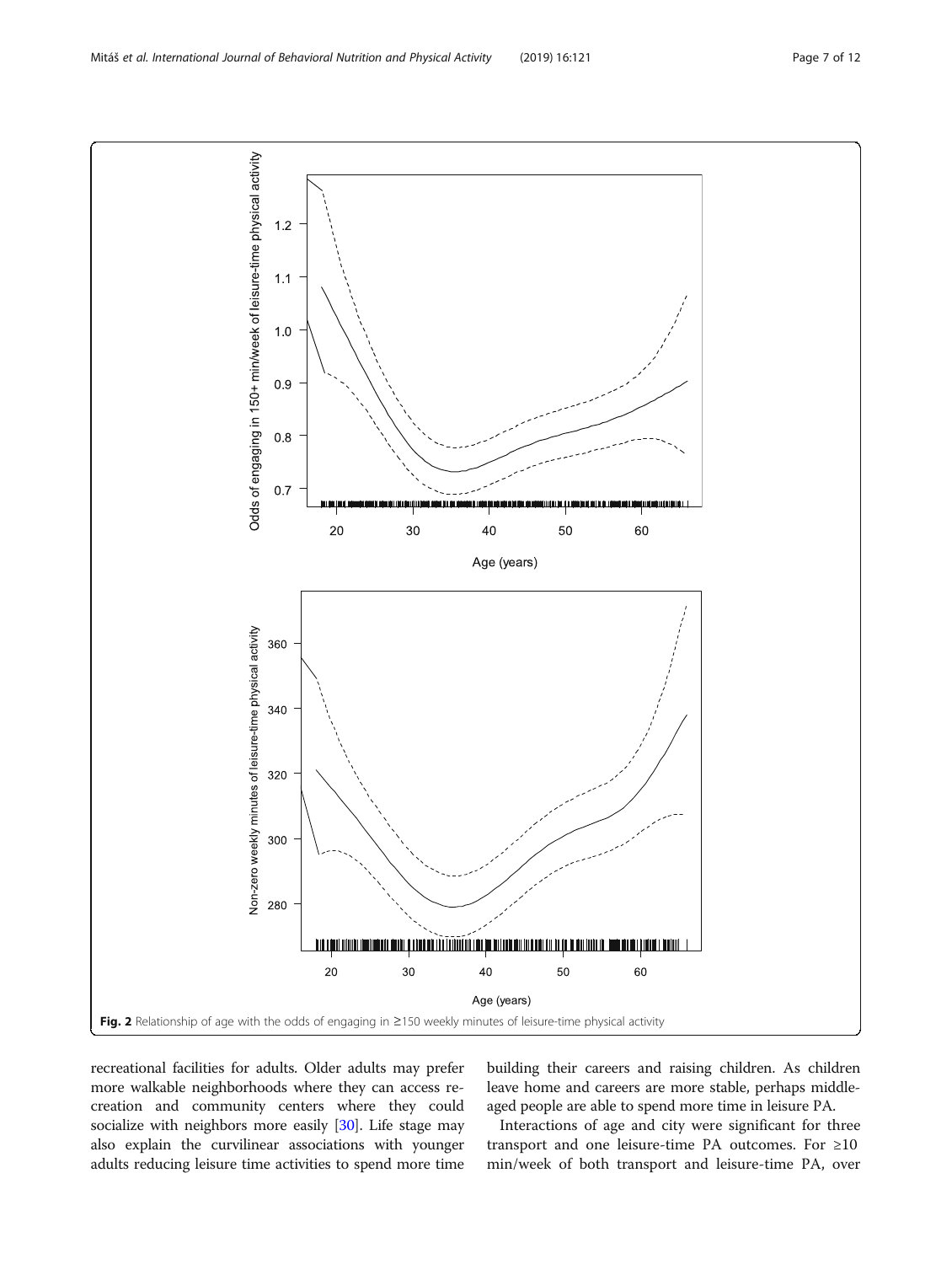| City                |                            | $\geq$ 10 min/week of transport PA <sup>a</sup> Non-zero min/week of transport PA <sup>b</sup> ≥150 min/week of transport PA <sup>a</sup> ≥10 min/week of leisure-time PA <sup>a</sup> |                            |                             |  |  |
|---------------------|----------------------------|----------------------------------------------------------------------------------------------------------------------------------------------------------------------------------------|----------------------------|-----------------------------|--|--|
|                     | $F(17, 13, 192) = 3.27***$ | $F(17, 10, 125) = 12.99***$                                                                                                                                                            | $F(17, 13, 192) = 3.41***$ | $F(17, 13, 192) = 70.78***$ |  |  |
|                     | $e^{b}$ ( $e^{95\%}$ Cl)   | $e^{b}$ ( $e^{95\%}$ <sup>Cl</sup> )                                                                                                                                                   | $e^{b}$ ( $e^{95\%}$ Cl)   | $e^{b}$ ( $e^{95\%}$ Cl)    |  |  |
| Adelaide (AU)       | 0.991 (0.986, 0.996)***    | 1.001 (0.997, 1.004)                                                                                                                                                                   | 1.000 (0.993, 1.006)       | 0.995(0.987, 1.002)         |  |  |
| Ghent (BE)          | 0.985 (0.980, 0.991)***    | $1.007$ (1.002, 1.012)*                                                                                                                                                                | 1.003 (0.993, 1.013)       | 0.996 (0.986, 1.007)        |  |  |
| Curitiba (BR)       | $0.993$ (0.987, 1.000)*    | 0.996 (0.990, 1.003)                                                                                                                                                                   | 1.004 (0.991, 1.016)       | 1.000 (0.988, 1.011)        |  |  |
| Bogota (CO)         | $1.014$ (1.007, 1.022)***  | 1.000 (0.995, 1.004)                                                                                                                                                                   | 1.003 (0.994, 1.013)       | 0.985 (0.975, 0.994)**      |  |  |
| Olomouc (CZ)        | 0.998 (0.988, 1.007)       | $1.018$ (1.009, 1.027)***                                                                                                                                                              | 0.995(0.978, 1.013)        | 0.971 (0.951, 0.990)***     |  |  |
| Hradec Králové (CZ) | 1.009 (0.994, 1.025)       | 1.007 (0.995, 1.019)                                                                                                                                                                   | 1.008 (0.983, 1.034)       | $0.965$ (0.938, 0.994)*     |  |  |
| Aarhus (DK)         | 1.001 (0.993, 1.010)       | $1.013$ (1.007, 1.020)***                                                                                                                                                              | 0.998(0.985, 1.010)        | 0.968 (0.949, 0.989)**      |  |  |
| Hong Kong (HK)      | $0.997$ (0.989, 1.005)     | 1.004 (0.994, 1.014)                                                                                                                                                                   | $1.024$ (1.006, 1.043)**   | 1.009 (0.989, 1.029)        |  |  |
| Cuernavaca (MX)     | $1.011$ (1.003, 1.019)**   | 0.997 (0.991, 1.003)                                                                                                                                                                   | 1.002 (0.990, 1.014)       | 0.979 (0.966, 0.991)***     |  |  |
| North Shore (NZ)    | 0.979 (0.972, 0.987)***    | 0.992 (0.983, 1.001)                                                                                                                                                                   | 0.992 (0.973, 1.010)       | 1.000 (0.983, 1.018)        |  |  |
| Waitakere (NZ)      | 0.979 (0.971, 0.986)***    | 1.003 (0.994, 1.011)                                                                                                                                                                   | 0.982 (0.962, 1.002)       | 0.991 (0.974, 1.008)        |  |  |
| Wellington (NZ)     | 1.001 (0.992, 1.010)       | 0.997 (0.990, 1.005)                                                                                                                                                                   | 0.973 (0.958, 0.989)**     | $0.980$ (0.961, 0.999)*     |  |  |
| Christchurch (NZ)   | $0.975$ (0.968, 0.982)***  | 0.997(0.988, 1.006)                                                                                                                                                                    | 0.989(0.971, 1.006)        | 1.006 (0.990, 1.021)        |  |  |
| Pamplona (ES)       | $1.010(1.002, 1.017)^*$    | $1.010(1.006, 1.015)$ ***                                                                                                                                                              | $1.027$ (1.016, 1.037)***  | 1.016 (1.002, 1.029)*       |  |  |
| Stoke-on-Trent (UK) | 0.983 (0.977, 0.989)***    | 0.997 (0.991, 1.003)                                                                                                                                                                   | 0.995 (0.984, 1.006)       | 0.995(0.984, 1.006)         |  |  |
| Seattle (US)        | 0.982 (0.977, 0.988)***    | 1.003 (0.997, 1.009)                                                                                                                                                                   | 1.001 (0.990, 1.012)       | 0.985 (0.972, 0.997)*       |  |  |
| Baltimore (US)      | 0.984 (0.978, 0.990)***    | 1.002 (0.995, 1.008)                                                                                                                                                                   | 0.997(0.984, 1.010)        | $0.979$ (0.965, 0.993)**    |  |  |

<span id="page-7-0"></span>Table 3 City-specific associations of age with physical activity (PA) outcomes

95% CI = 95% confidence interval; exp.(b) exponential function of regression coefficient; exp.(95% CI) = exponential function of confidence interval<br><sup>a</sup> Generalized additive mixed model (GAMM) with binomial variance and lo

b GAMM with Gamma variance and logarithmic link functions, for which exp.(b) is interpreted as the proportional increase in PA associated with a 1 unit increase in the predictor. All models adjusted for working status, marital status, administrative-unit-level socio-economic status and walkability

\* p-value ranging from  $\leq 0.05$  to  $> 0.01$ ; \*\* p-value ranging from  $\leq 0.01$  to  $> 0.001$ ; \*\*\* p  $\leq 0.001$ 

half of cities had negative associations, and only three cities (Bogota, Cuernavaca and Pamplona) had positive associations. For non-zero minutes of transport PA, four cities had significant positive associations, with no negative associations. Though some of these divergent findings across cities could be due to modest sample sizes, it would be valuable for future studies to attempt to both confirm and explain city-specific age trends in transport and leisure-time PA related to social and built environment attributes. For instance, in Latin America a positive association between access public transit and minutes of transport physical activity have been reported among adults [\[31](#page-11-0)]. This association is reported in cities with low levels of car ownership and where walking to and from public transit access points is frequent.

Education had the fewest associations with PA in the present study, almost exclusively main effects of positive associations with categorical (no or yes) leisure-time PA. When comparing the college/university educated to those with less than high school, three European cities had negative associations and three cities had positive associations. Only nonzero minutes of transport activity had a negative main effect association for college educated adults, possibly because they could afford to live closer to destinations or transit. The general lack of association of education with transport PA was somewhat surprising. Although educational attainment is not an ideal proxy for income or overall SES, many studies show greater use of active travel modes by people with lower education [[30,](#page-11-0) [32](#page-11-0)–[35](#page-11-0)]. This pattern does not appear to generalize across countries. Transport PA may be concentrated among less-educated groups in countries with high automobile dependence, lower-quality public transport systems, and high income inequality. Perhaps income is a poorer proxy for SES in some countries where, for example, there are fewer high-paying jobs for well-educated people or where less-educated people often succeed in business. Socioeconomic inequalities are directly related to transport and leisure-time PA [\[26](#page-11-0), [36\]](#page-11-0), so present results might have been different if household income data had been available for inclusion. More international studies on the relation of SES to transport PA are needed.

Present results reinforce the consistent findings that education is positively related to leisure-time PA [\[11](#page-11-0), [12\]](#page-11-0). These results suggest generalizability of this pattern because there was little evidence of differences by city. Only the continuous measure of non-zero minutes of leisure-time activity had a significant interaction with city, but there were few cities with significant associations, and these showed inconsistent directions. Better-educated adults are likely to have more discretionary time for leisure-time PA, more available resources such as health clubs and exercise classes, and less-active jobs that motivate them to seek leisure-time PA.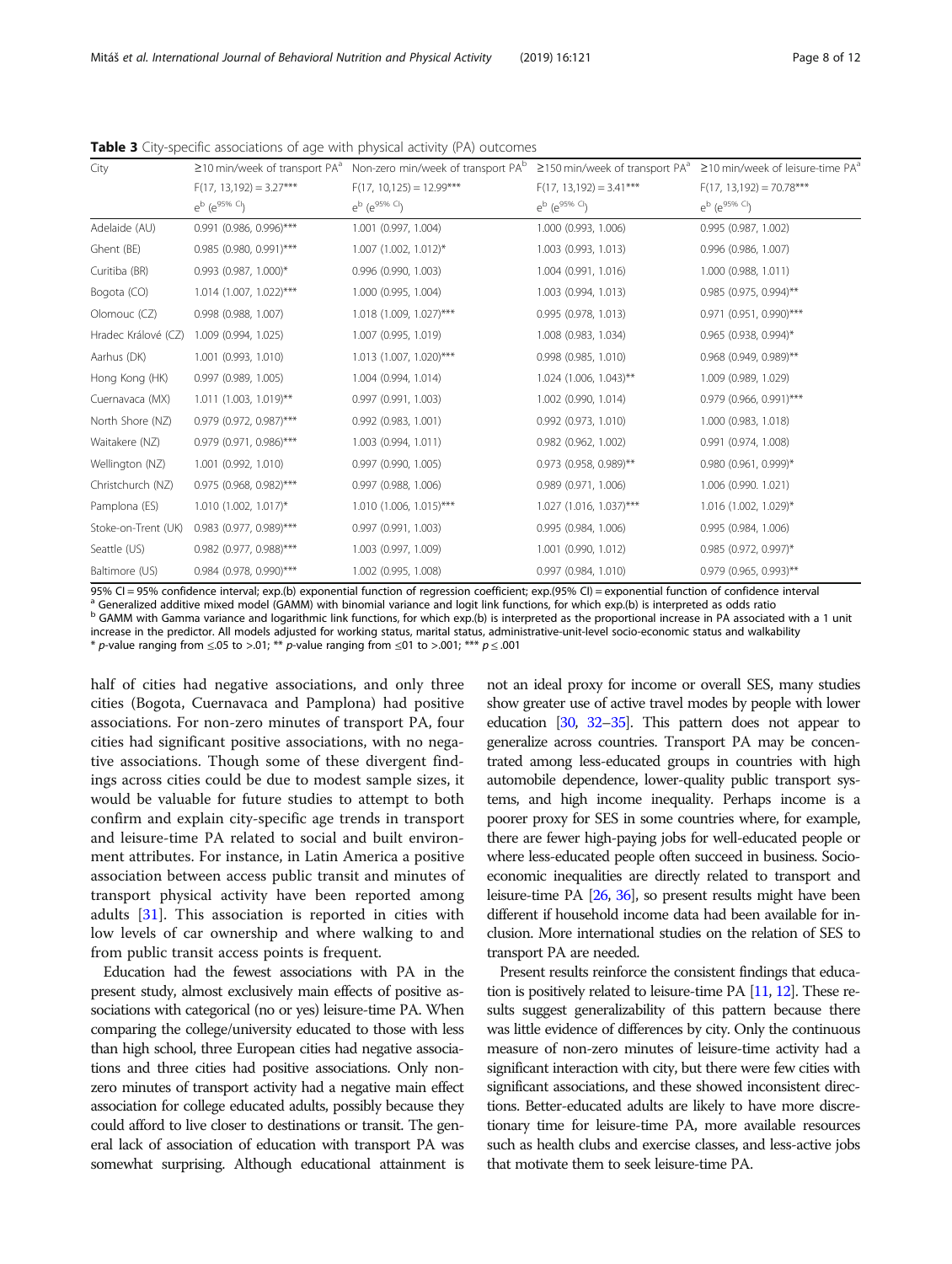| City                | Educational attainment<br>(reference: < high school graduate)    |                                                      |  |  |  |  |
|---------------------|------------------------------------------------------------------|------------------------------------------------------|--|--|--|--|
|                     | $F(34, 9368) = 2.35***$                                          |                                                      |  |  |  |  |
|                     | High school graduate or some college<br>$e^{b}$ ( $e^{95\%}$ Cl) | College degree or higher<br>$e^{b}$ ( $e^{95\%}$ Cl) |  |  |  |  |
| Adelaide (AU)       | 1.09(0.95, 1.25)                                                 | $1.02$ (0.90, 1.16)                                  |  |  |  |  |
| Ghent (BE)          | 1.05 (0.74, 1.49)                                                | $0.96$ $(0.68, 1.35)$                                |  |  |  |  |
| Curitiba (BR)       | 1.10 (0.84, 1.44)                                                | 1.01 (0.78, 1.31)                                    |  |  |  |  |
| Bogota (CO)         | 0.99(0.81, 1.22)                                                 | $1.44$ (1.13, 1.81)**                                |  |  |  |  |
| Olomouc (CZ)        | $0.80$ $(0.57, 1.14)$                                            | 0.74(0.51, 1.08)                                     |  |  |  |  |
| Hradec Králové (CZ) | 0.98(0.56, 1.71)                                                 | 1.13(0.61, 2.06)                                     |  |  |  |  |
| Aarhus (DK)         | $0.73$ $(0.52, 1.03)$                                            | $0.69$ (0.49, 0.98)*                                 |  |  |  |  |
| Hong Kong (HK)      | 0.91(0.66, 1.26)                                                 | $0.73$ (0.54, 0.97)*                                 |  |  |  |  |
| Cuernavaca (MX)     | 1.21 (0.94, 1.57)                                                | $1.32$ (1.02, 1.70)*                                 |  |  |  |  |
| North Shore (NZ)    | 1.27 (0.68, 2.36)                                                | 1.10 (0.59, 2.05)                                    |  |  |  |  |
| Waitakere (NZ)      | $1.62$ (1.00, 2.61)*                                             | 1.82 (1.11, 2.98)*                                   |  |  |  |  |
| Wellington (NZ)     | 2.44 (0.81, 7.42)                                                | 2.13 (0.70, 6.47)                                    |  |  |  |  |
| Christchurch (NZ)   | 1.41 (0.95, 2.09)                                                | 1.52 (0.99, 2.30)                                    |  |  |  |  |
| Pamplona (ES)       | $0.87$ (0.64, 1.17)                                              | $0.64$ (0.48, 0.85)**                                |  |  |  |  |
| Stoke-on-Trent (UK) | 0.85(0.69, 1.05)                                                 | $0.87$ (0.66, 1.15)                                  |  |  |  |  |
| Seattle (US)        | 0.75(0.42, 1.34)                                                 | $0.66$ $(0.37, 1.17)$                                |  |  |  |  |
| Baltimore (US)      | $0.88$ $(0.49, 1.58)$                                            | $0.81$ $(0.45, 1.45)$                                |  |  |  |  |

<span id="page-8-0"></span>Table 4 City-specific associations of educational attainment with non-zero weekly minutes of leisure-time physical activity

95% CI = 95% confidence interval; exp.(b) exponential function of regression coefficient; exp.(95% CI) = exponential function of confidence interval. Generalized additive mixed model (GAMM) with Gamma variance and logarithmic link functions, for which exp.(b) is interpreted as the proportional increase in PA associated with a 1 unit increase in the predictor. GAMMs adjusted for working status, marital status, administrative-unit-level socio-economic status and walkability \* p-value ranging from  $\leq 0.05$  to  $> 0.01$ ; \*\* p-value ranging from  $\leq 0.01$  to  $> 0.001$ ; \*\*\* p  $\leq 0.001$ 

The finding that females consistently undertook less transport and leisure-time PA, with few exceptions by city, replicates one of the most common findings in the international PA literature [[7](#page-10-0), [12,](#page-11-0) [14](#page-11-0), [37](#page-11-0)]. The generalizability of this pattern across PA domains and across geographies is of particular concern because of the implications for increased NCD risk in the female half of the world population. The sex differences were most pronounced and most consistent at the highest levels (> 150 min/week) of transport and leisure-time PA. There were some differences by city, usually reflecting a lack of significant differences by sex in some cities, but this could be partly explained by modest sample sizes. An encouraging finding was that females were more likely than males to report  $\geq 10$  min/ week of leisure-time PA in Ghent (BE) and Aarhus (DK), which could reflect cultural differences that should be studied in more depth. Present findings bring new urgency to the often-stated need for improved targeting of PA interventions for females [[7](#page-10-0), [37\]](#page-11-0).

## Strengths and limitations

Socio-demographic correlates are widely studied, but the present study added to the literature by providing estimates of domain-specific PA correlates across diverse countries. We examined both linear and curvilinear associations with binary and continuous leisure-time and transport PA outcomes, yielding important new information on the shape of associations of age with PA. Limitations of the study included the cross-sectional design, small number of countries with no low-income countries, samples that were not designed to be representative of populations, and the fact that sample sizes differed across countries resulting in varying power to detect city-specific associations. Although IPAQ has the strength of providing domain-specific PA estimates, it is documented that PA is over-reported with IPAQ [\[38](#page-11-0)]. Among other limitations are self-reported PA, analysis of only two PA domains, reporting of bouts of at least 10 min, and inability to examine total reported PA. The association between educational attainment and physical activity might have been clarified if household income data were available.

## Conclusions

The present study examined socio-demographic correlates of PA for transport and leisure-time purposes, and international variations were documented by age, education, and sex. These results can be used to inform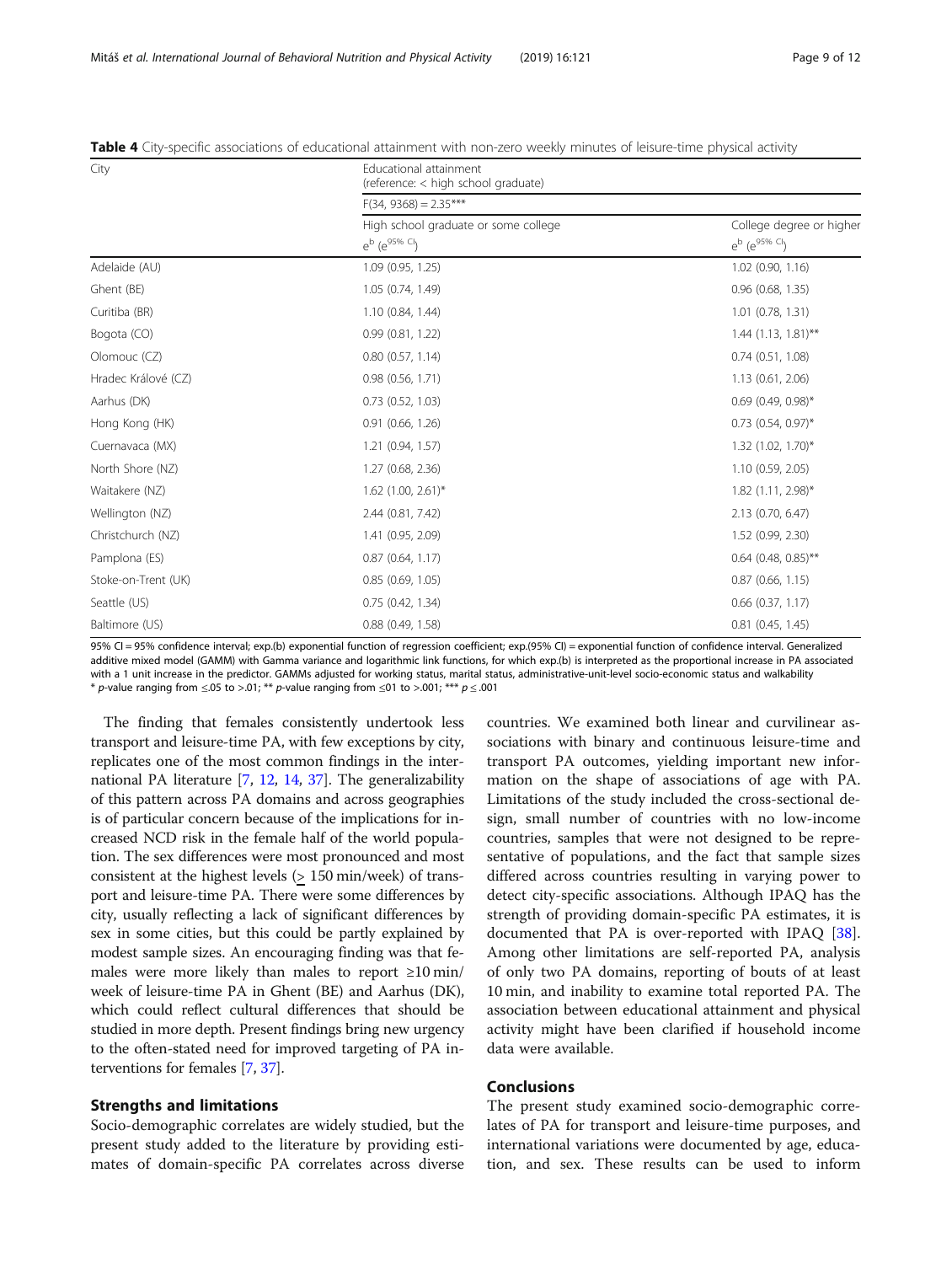| City                | Non-zero min/week of transport PA <sup>b</sup> | $\geq$ 10 min/week of leisure-time PA $^{\circ}$ | Non-zero min/week of leisure-time PA <sup>b</sup> |
|---------------------|------------------------------------------------|--------------------------------------------------|---------------------------------------------------|
|                     | $F(17, 10, 125) = 3.86***$                     | $F(17, 13, 192) = 3.04***$                       | $F(17, 9384) = 4.36***$                           |
|                     | Sex: Female                                    | Sex: Female                                      | Sex: Female                                       |
|                     | $e^{b}$ $(e^{95\%}$ Cl                         | e <sup>b</sup> (e <sup>95% Cl</sup> )            | $e^{b}$ ( $e^{95\%}$ Cl)                          |
| Adelaide (AU)       | $0.86$ (0.77, 0.96)**                          | $0.76$ (0.62, 0.92)**                            | $0.89$ (0.81, 0.98)*                              |
| Ghent (BE)          | 0.98(0.84, 1.16)                               | $1.38(1.05, 1.80)^{*}$                           | 0.89(0.78, 1.01)                                  |
| Curitiba (BR)       | $0.69$ (0.57, 0.84)***                         | 1.41 (0.98, 2.03)                                | 0.98(0.81, 1.19)                                  |
| Bogota (CO)         | $0.77$ (0.65, 0.91)**                          | $0.61$ (0.37, 0.99)*                             | $0.61$ $(0.52, 0.72)$                             |
| Olomouc (CZ)        | 1.09 (0.79, 1.52)                              | 1.42 (0.71, 2.86)                                | 1.07(0.81, 1.42)                                  |
| Hradec Králové (CZ) | 0.93(0.62, 1.40)                               | $0.83$ $(0.29, 2.35)$                            | 1.09(0.76, 1.56)                                  |
| Aarhus (DK)         | 0.99(0.80, 1.21)                               | $1.69$ (1.06, 2.71)*                             | 0.99(0.84, 1.17)                                  |
| Hong Kong (HK)      | $1.08$ (0.82, 1.43)                            | 0.81(0.48, 1.39)                                 | 0.95(0.74, 1.21)                                  |
| Cuernavaca (MX)     | $0.62$ (0.51, 0.75)***                         | 1.22 (0.73, 2.02)                                | $0.83$ $(0.67, 1.03)$                             |
| North Shore (NZ)    | $0.82$ (0.62, 1.07)                            | 1.43(0.97, 2.11)                                 | 0.88(0.71, 1.10)                                  |
| Waitakere (NS)      | $0.83$ $(0.64, 1.09)$                          | 1.15(0.79, 1.66)                                 | 0.83(0.68, 1.01)                                  |
| Wellington (NZ)     | 0.97(0.77, 1.21)                               | 0.96(0.57, 1.60)                                 | 0.99(0.82, 1.19)                                  |
| Christchurch (NZ)   | $0.76$ $(0.58, 1.00)$                          | 1.23 (0.85, 1.79)                                | 0.93(0.75, 1.16)                                  |
| Pamplona (ES)       | $0.92$ $(0.78, 1.09)$                          | 1.04(0.68, 1.60)                                 | $0.76$ (0.66, 0.87)***                            |
| Stoke-on-Trent (UK) | 1.08 (0.89, 1.32)                              | $1.06$ (0.80, 1.42)                              | $0.81$ (0.68, 0.97)*                              |
| Seattle (US)        | $0.85$ (0.73, 0.99)*                           | 0.93(0.73, 1.19)                                 | $0.87$ (0.77, 0.98)*                              |
| Baltimore (US)      | 1.10(0.84, 1.22)                               | 0.85(0.63, 1.13)                                 | 0.99(0.85, 1.15)                                  |

<span id="page-9-0"></span>Table 5 City-specific associations of sex (reference category: male) with physical activity (PA) outcomes

95% CI = 95% confidence interval; exp.(b) exponential function of regression coefficient; exp.(95% CI) = exponential function of confidence interval  $^a$  Generalized additive mixed model (GAMM) with binomial variance and

b GAMM with Gamma variance and logarithmic link functions, for which exp.(b) is interpreted as the proportional increase in PA associated with a 1 unit increase in the predictor. All models adjusted for working status, marital status, administrative-unit-level socio-economic status and walkability

\* p-value ranging from  $\leq 0.05$  to >.01; \*\* p-value ranging from  $\leq 01$  to >.001; \*\*\* p  $\leq$ .001

| Table 6 Summary table of results: Main effects are shown for all socio-demographic factors by physical activity variables |  |
|---------------------------------------------------------------------------------------------------------------------------|--|
| combinations. City-specific effects are shown when there were significant demographic by city interactions                |  |

|                                                                          | ≥10 min/week of transport PA                                                                                                                                | of transport PA PA min/week                       | ≥150 min/week Non-zero transport                                            | $\geq$ 10 min/week<br>of leisure PA                                                                                | ≥150 min/week<br>of leisure PA | Non-zero<br>leisure PA<br>min/week                                                      |
|--------------------------------------------------------------------------|-------------------------------------------------------------------------------------------------------------------------------------------------------------|---------------------------------------------------|-----------------------------------------------------------------------------|--------------------------------------------------------------------------------------------------------------------|--------------------------------|-----------------------------------------------------------------------------------------|
| Age                                                                      | $[-]^{***}$<br>[-] Adelaide, Ghent, Curitiba,<br>North Shore, Waitakere,<br>Christchurch, Stoke-on-Trent,<br>Seattle, Baltimore<br>[+] Cuernavaca, Pamplona | X<br>[-] Wellington<br>[+] Hong Kong,<br>Pamplona | $[+]^{**}$<br>[+] Ghent,<br>Olomouc, Aarhus,<br>Pamplona                    | X<br>[-] Bogota, Olomouc, Hradec<br>Králové, Aarhus, Cuernavaca,<br>Wellington, Seattle, Baltimore<br>[+] Pamplona | X                              | X                                                                                       |
| High school or<br>some college<br>(reference: < high<br>school graduate) | X.                                                                                                                                                          | X                                                 | X                                                                           | $[+]^{***}$                                                                                                        | $[+]^{***}$                    | X<br>[+] Waitakere                                                                      |
| College graduate<br>(reference: < high<br>school graduate)               | Χ                                                                                                                                                           | X                                                 | $[-]^{**}$                                                                  | $[+]^{***}$                                                                                                        | $[+]^{***}$                    | X<br>$[-]$ Aarhus,<br>Hong Kong,<br>Pamplona<br>[+] Bogota,<br>Cuernavaca.<br>Waitakere |
| Female sex<br>(reference: male)                                          | X                                                                                                                                                           | $[-]^{**}$                                        | $[-]^{***}$<br>[-] Adelaide,<br>Curitiba, Bogota,<br>Cuernavaca.<br>Seattle | $[-]^{**}$<br>[-] Adelaide, Bogota<br>[+]Ghent, Aarhus                                                             | $[-]^{***}$                    | $[-]^{***}$<br>[-] Adelaide,<br>Pamplona,<br>Stoke-on-<br>Trent, Seattle                |

[−] – negative association; [+] – positive association; X – no main effect

\* p-value ranging from  $\leq 0.05$  to  $> 0.01$ ; \*\* p-value ranging from  $\leq 0.01$  to  $> 0.001$ ; \*\*\* p $\leq 0.001$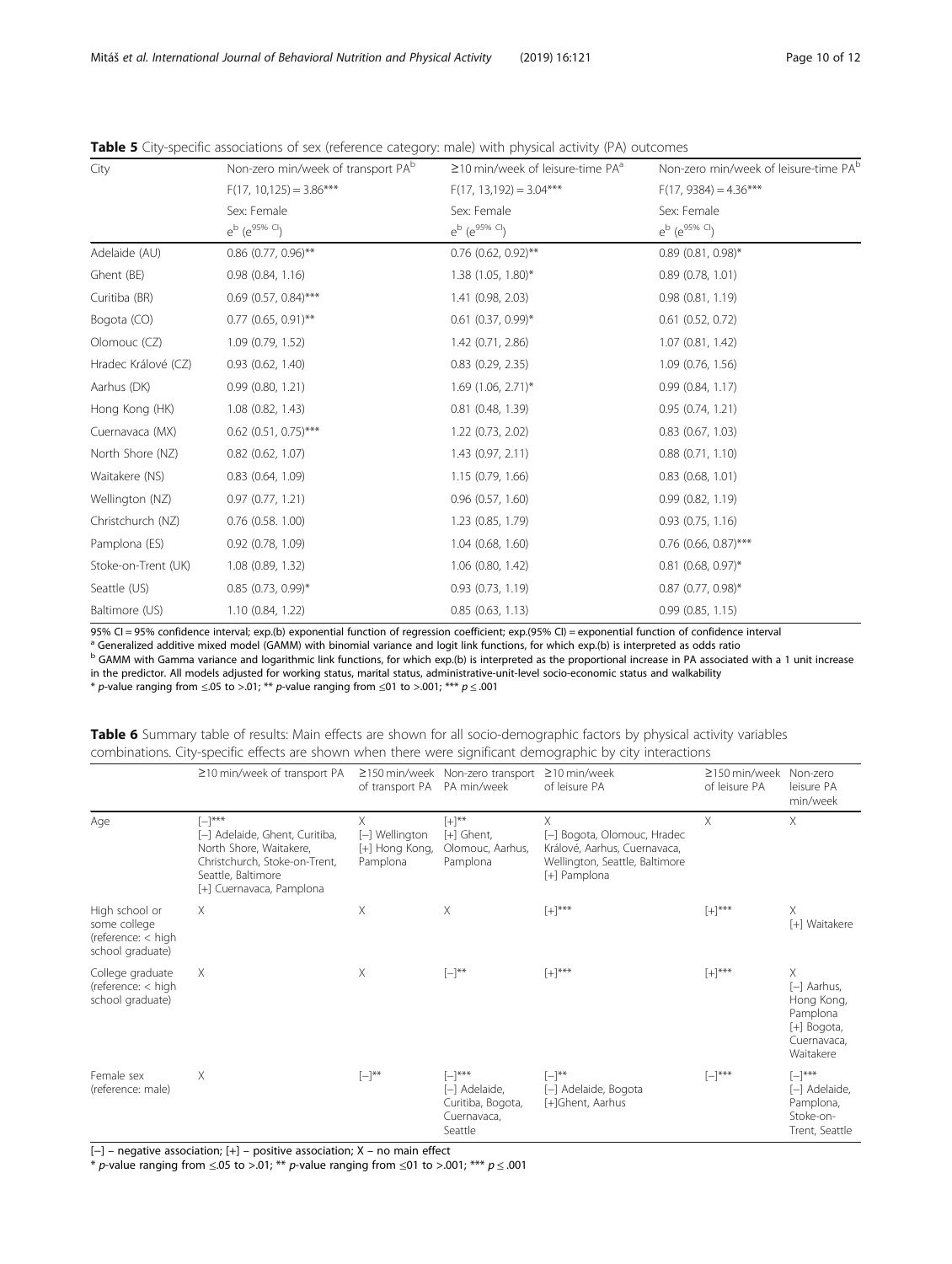<span id="page-10-0"></span>targeting of interventions to subgroups at high risk for physical inactivity. A key finding was the generalizability of lower PA of females across leisure and transport domains and country. Tailoring PA interventions to the needs and interests of women should be a higher global public health priority. Education was primarily related positively to leisure-time PA, so interventions targeting this domain should be tailored to the needs of groups with lower education, and greater investment in interventions delivered to communities with low education are likely to be needed. Previous studies emphasized linear declines in PA with age, but present findings documented consistent curvilinear associations with leisuretime PA. This novel finding should be further investigated to determine how consistent it is using such nonlinear analyses.

#### Acknowledgements

Not applicable.

#### Authors' contributions

JM designed the study, collected data, secured funding, drafted and conceptualized the manuscript. EC designed the study, secured funding, drafted and conceptualized parts of the manuscript, analyzed and interpreted data. RR secured funding, collected data, drafted and conceptualized parts of the manuscript. TLC designed the study, coordinated international data, collected data, secured funding, interpreted data, edited. KLC designed the study, coordinated international data, collected data, secured funding, edited. MA coordinated international data, edited. GS secured funding, collected data, edited. OLS secured funding, collected data, edited. LBC secured funding, collected data, edited. RD secured funding, collected data, edited. DS collected data, edited. AAH collected data, edited. RO-G secured funding, collected data, edited. Duncan Macfarlane secured funding, collected data, edited. IDB designed the study, coordinated international data, collected data, secured funding, edited. NO designed the study, coordinated international data, collected data, secured funding, analyzed and interpreted data, edited. DVD collected data, edited: data collection, edited. JFS designed the study, coordinated international data, secured funding, interpreted data, edited. All authors read and approved the final manuscript.

#### Funding

Data collection in Hong Kong was supported by the grants (#HKU740907H and #747807H) and the HKU URC Strategic Research Theme (Public Health). US data collection and Coordinating Center processing was supported by the following NIH grant: R01 CA127296 (NCI). The study conducted in Bogota was funded by Colciencias grant 519 2010, Fogarty and CeiBA (Center in Complex-Systems, Basic and Applied Research at the Universidad de los Andes). Ester Cerin is supported by an Australian Research Council Future Fellowship (FT3 #140100085). The contributions of Neville Owen were supported by a NHMRC Program Grant (#569940), a NHMRC Senior Principal Research Fellowship (#1003960), and by the Victorian Government's Operational Infrastructure Support Program. The Danish study was partly funded by the Municipality of Aarhus. Data collection in the Czech Republic was supported by the grant of Ministry of Education, Youths and Sports (# MSM 6198959221). Data collection in New Zealand was supported by the Health Research Council of New Zealand grant # 07/356. Data collection in Mexico was supported by the CDC Foundation which received an unrestricted training grant from The Coca-Cola Company.

#### Availability of data and materials

As the consent forms indicated that the data would be only accessible to the team of investigators, the data are confidential. De-identified data are however available from the authors upon reasonable request and with permission of national study coordinators.

#### Ethics approval and consent to participate

Each country obtained ethical approval from their local institutional review boards, and all participants provided informed consent.

### Consent for publication

Not applicable.

#### Competing interests

The authors declare that they have no competing interests.

#### Author details

<sup>1</sup>Institute of Active Lifestyle, Faculty of Physical Culture, Palacký University, Olomouc, Czech Republic. <sup>2</sup>Mary Mackillop Institute for Health Research, Australian Catholic University, Melbourne, Victoria, Australia. <sup>3</sup>School of Public Health, The University of Hong Kong, Pok Fu Lam, Hong Kong, China. 4 Prevention Research Center, Brown School, Washington University in St. Louis, Saint Louis, MO, USA. <sup>5</sup>Urban Management Graduate Program, Pontifical Catholic University of Parana, Curitiba, Brazil. <sup>6</sup>Department of Family Medicine and Public Health, University of California San Diego, La Jolla, CA, USA. <sup>7</sup>Global Institute of Sustainability, College of Health Solutions, Arizona State University, Phoenix, AZ, USA. <sup>8</sup>Faculty of Health and Environmental Sciences, AUT University, Auckland, New Zealand. <sup>9</sup>School of Medicine,<br>Universidad de los Andes, Bogotá, Colombia. <sup>10</sup>Department of Sports Science and Clinical Biomechanics, University of Southern Denmark, Odense, Denmark. <sup>11</sup>Health Research Unit, University of Canberra, Canberra, Australia.<br><sup>12</sup>University Public of Navarra, Pamplona, Spain. <sup>13</sup>Centre for Sports and Exercise, University of Hong Kong, Pok Fu Lam, Hong Kong. <sup>14</sup>Health Technology Graduate Program, Pontifical Catholic University of Parana, Curitiba, Brazil. 15Department of Movement and Sport Sciences, Faculty of Medicine and Health Sciences, Ghent University, Gent, Belgium. <sup>16</sup>Baker Heart and Diabetes Institute, Melbourne, Australia. <sup>17</sup>Swinburne University of Technology, Melbourne, Australia. <sup>18</sup>Research Foundation Flanders, Brussels, Belgium.

## Received: 31 July 2019 Accepted: 28 November 2019 Published online: 03 December 2019

#### References

- 1. United Nations. Political declaration of the high-level meeting of the General Assembly on the prevention and control of non-communicable diseases [Internet]. New York (NY); 2011. Available from: [http://phstwlp2.](http://phstwlp2.partners.org:2139/nmh/events/un_ncd_summit2011/political_declaration_en.pdf) [partners.org:2139/nmh/events/un\\_ncd\\_summit2011/political\\_declaration\\_](http://phstwlp2.partners.org:2139/nmh/events/un_ncd_summit2011/political_declaration_en.pdf) [en.pdf](http://phstwlp2.partners.org:2139/nmh/events/un_ncd_summit2011/political_declaration_en.pdf)
- 2. WHO. Global action plan for the prevention and control of noncommunicable diseases, 2013-2020. Geneva: World Health Organization; 2013.
- 3. WHO. Noncommunicable diseases progress monitor 2017. Geneva: World helath Organization; 2017.
- 4. WHO. Factsheets on health-enhancing physical activity in the 28 European Union member states of the WHO European region. Copenhagen: WHO Regional Office for Europe; 2015. p. 27.
- 5. Kankeu H, Saksena P, Xu K, Evans DB. The financial burden from noncommunicable diseases in low- and middle-income countries: a literature review. Health Res Policy Syst. 2013;11:1–12.
- Abegunde DO, Mathers CD, Adam T, Ortegon M, Strong K. The burden and costs of chronic diseases in low-income and middle-income countries. Lancet. 2007;370:1929–1938. Available from: [http://www.scopus.com/](http://www.scopus.com/inward/record.url?eid=2-s2.0-36549007517&partnerID=tZOtx3y1) [inward/record.url?eid=2-s2.0-36549007517&partnerID=tZOtx3y1](http://www.scopus.com/inward/record.url?eid=2-s2.0-36549007517&partnerID=tZOtx3y1), [cited 2014 Dec 10].
- 7. Guthold R, Stevens GA, Riley LM, Bull FC. Worldwide trends in insufficient physical activity from 2001 to 2016: a pooled analysis of 358 populationbased surveys with 1·9 million participants. Lancet Glob Health. 2018;6: e1077–86. [https://doi.org/10.1016/S2214-109X\(18\)30357-7](https://doi.org/10.1016/S2214-109X(18)30357-7) World Health Organization.
- 8. Dumith SC, Hallal PC, Reis RS, Kohl HW. Worldwide prevalence of physical inactivity and its association with human development index in 76 countries. Prev Med. 2011;53:24–8. [https://doi.org/10.1016/j.ypmed.2011.02.](https://doi.org/10.1016/j.ypmed.2011.02.017) [017](https://doi.org/10.1016/j.ypmed.2011.02.017) Elsevier Inc.
- 9. WHO. Noncommunicable diseases country profiles 2018 [Internet]. Public Health. Geneva: World Health Organization; 2018. Available from: [https://](https://www.who.int/nmh/publications/ncd-profiles-2018/en/) [www.who.int/nmh/publications/ncd-profiles-2018/en/](https://www.who.int/nmh/publications/ncd-profiles-2018/en/)